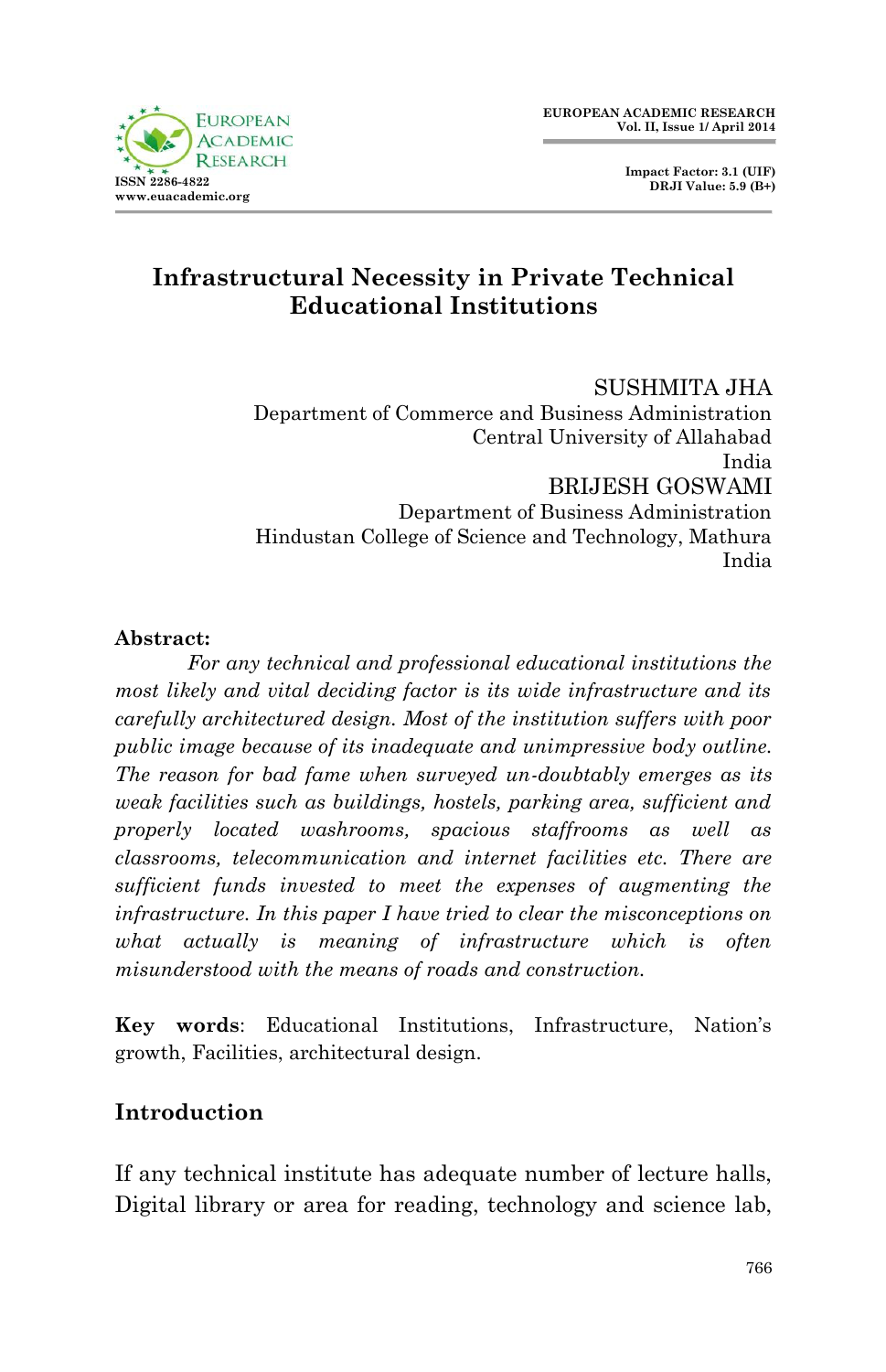programming and computer lab, language lab, indoor games room, office room board room auditorium director's chamber, well equipped staff rooms, canteen, hostels and playground then it is most likely to be a hit amongst the admission seekers. In addition to these facilities if there is a central open theatre for cultural and public meeting activities, sufficient space to hold different activities like exhibitions from time to time and high capacity parking areas for the staff and the students then it adds to the timeline. If the technical education institute allows the frequent occurrence and conveyance of National and international conferences to register and overspread the advancements in the new technologies being a venue for meetings with guest speakers and special guests then nothing has to be spoken about its consistency and popularity. Apart from these factors if sufficient green area is maintained throughout the extending boundaries of the institution then it not only adds to the beauty but also brings positive vibes from all directions. I got motivated by the thought that my studies in a little adjustment and improvement in the infrastructure of private technical education system may lead to important advantages in well being of those vulnerable students who grow in the boundaries of underdeveloped educational institutes.

For the economic growth and development of any nation Infrastructure is the backbone of a nation's economic growth and development. The Planning Commission of India has stressed upon the necessity of infrastructural development in the country through a number of policies and initiatives for economic growth. Infrastructure spending has been and will remain a high priority for the government. The initial projections for infrastructure development in the 12th Five Year Plan (FY13-17) at US \$1 trillion indicate the huge investment potential in this sector. Translating this in terms of careers & employment opportunities, the scope is going to get bigger and wider. By a research carried out in educational firms it was found that there is large impact and sensitivity on the students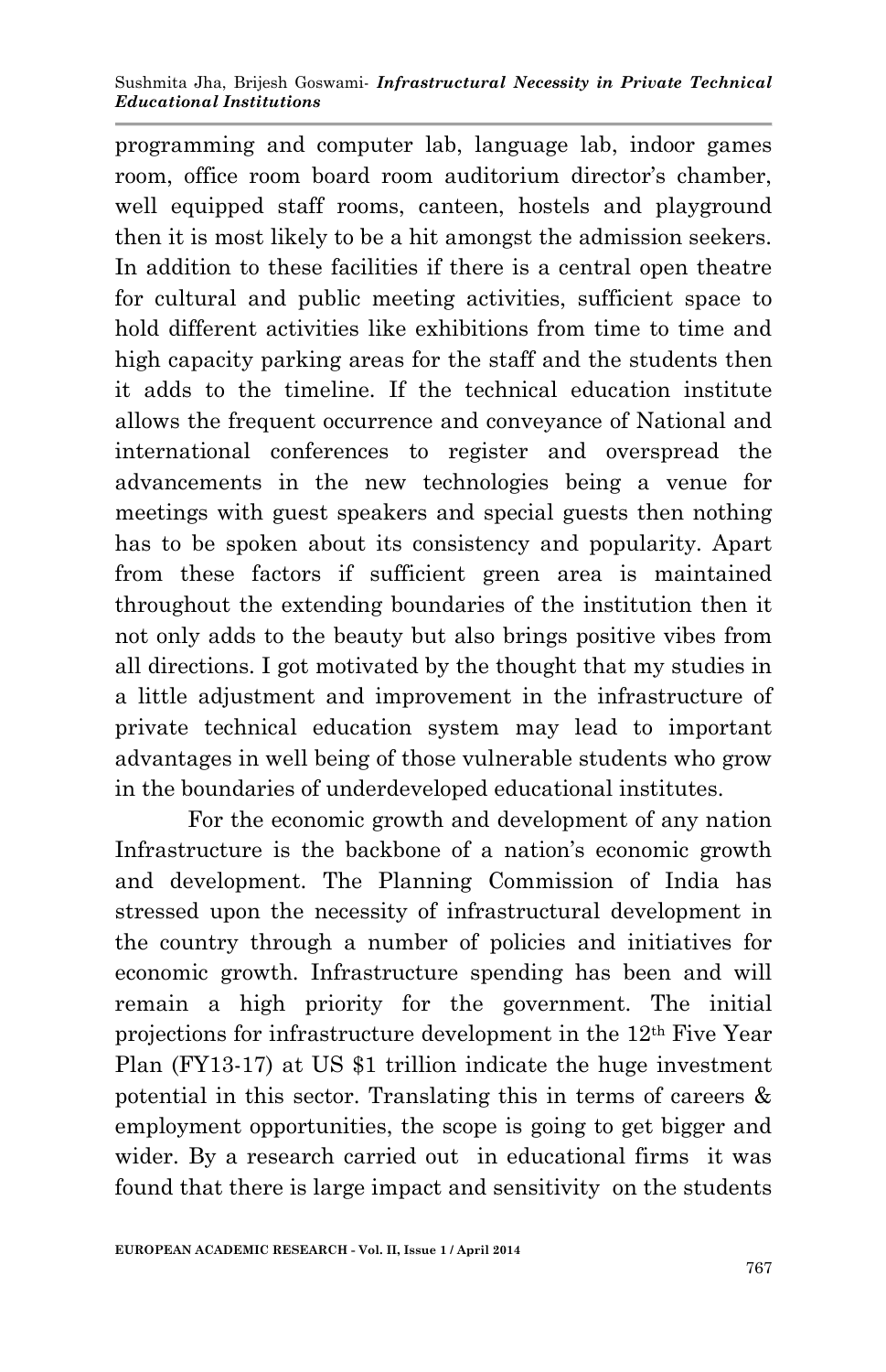who study in well designed infrastructure than those of unprivileged ones [Katrien Cuyvers,2011]

### **Infrastructure Sector: Misconceptions**

It has been observed that there are several misconceptions regarding the sector of infrastructure. Many of us have very specific and narrow picture of what lies under one name viz infrastructure and its importance in every level starting from a room to an institution or organization and at the end to whole nation.

We often are misled by the thought that 'Infrastructure' only means roads and construction (Prof Anand Wadadekar, 2013, Careers in infrastructure sector). On contrary it is a fact that Infrastructure is a dynamic sector which encompasses roads, railways, power, water supply, airways, telecommunications, oil & gas, and much more.

Another common misunderstanding is that the infrastructure sector has the opportunities for people from engineering background only because it just has to deal with the buildings, roads and other constructional features. This is absolutely wrong perception; the fact is that non-engineering students also have a chance to make a career in functions like Finance, HR, Marketing, etc. where a technical background is not required. With the view of broad and vast spectrum presented in this paper it can be stated that the Infrastructure jobs do not necessarily mean site jobs where a person has to work with labor, contractors, etc. Moreover since the field is so broad hence the infrastructure sector can yield many jobs for the young and ambitious candidates possessing good managerial skills and foresights.

It is worth mentioning here that Project Finance, Project Sales & Marketing, Bidding, Tendering, Project Planning & Monitoring, Project Management, SCM, Logistics, and Project Maintenance are some of the areas which are found nowhere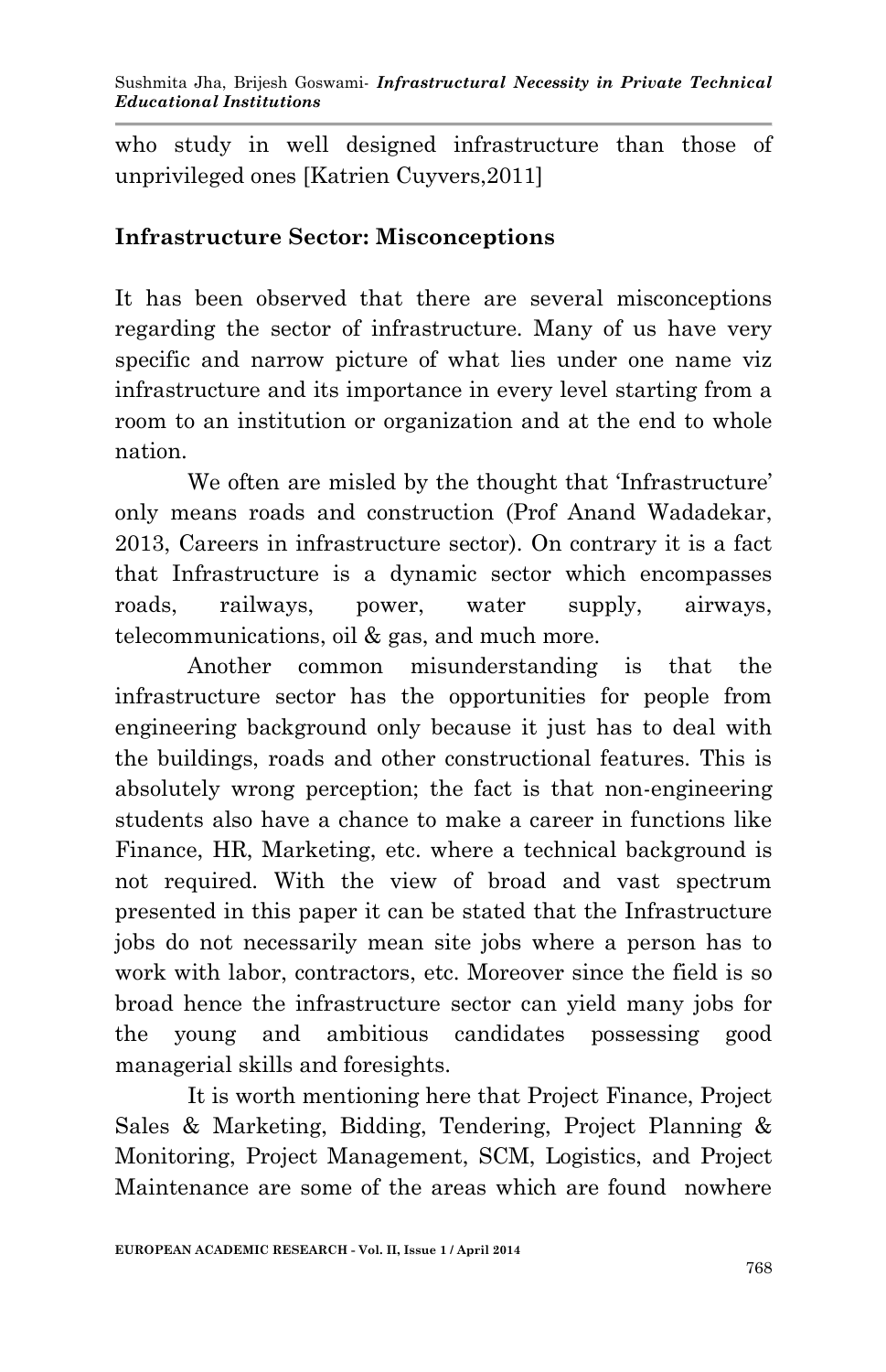else than the sector of Infrastructure. (Prof Anand Wadadekar, 2013, Careers in infrastructure sector)

# **General Norms for Accreditation with Respect to Infrastructure:**

For any private technical institution to be accredited or recognized from many government and state bodies they are supposed to meet some fundamental requirements some of which are enlisted as under:

- 1. Adequate Campus area in acres/sq.mts
- 2. Availability with the university the facility of satellite (Edusat/Vsat facility) in campus
- 3. Location of the University which could be Urban, Semiurban, Rural, Tribal, Hilly Area etc
- 4. Capacity and quality of library in terms of Books, Textbooks, Reference books, Book titles, Magazines, Current journals, Indian journals, Foreign journals
- 5. Institutional networking through Optical Fiber connectivity, Wi-Fi connectivity etc.
- 6. Health centre, First aid facility.
- 7. Residential accommodation for faculty and non teaching staff.
- 8. Hostels for students
- 9. Provision for Sports fields ,Gymnasium, indoor games room and outdoor games support area
- 10. Transport facility for both students and staff and their connectivity from remote areas to the institute
- 11. Canteen/Cafeteria, Students center, Media center, Telephone facility, Generator / Electricity Backup.
- 12. Provision for Indoor sports facilities
- 13. Communication cell for various interaction forums between faculty and students or between industry and institutes.
- 14. Spacious parking areas for students and staff.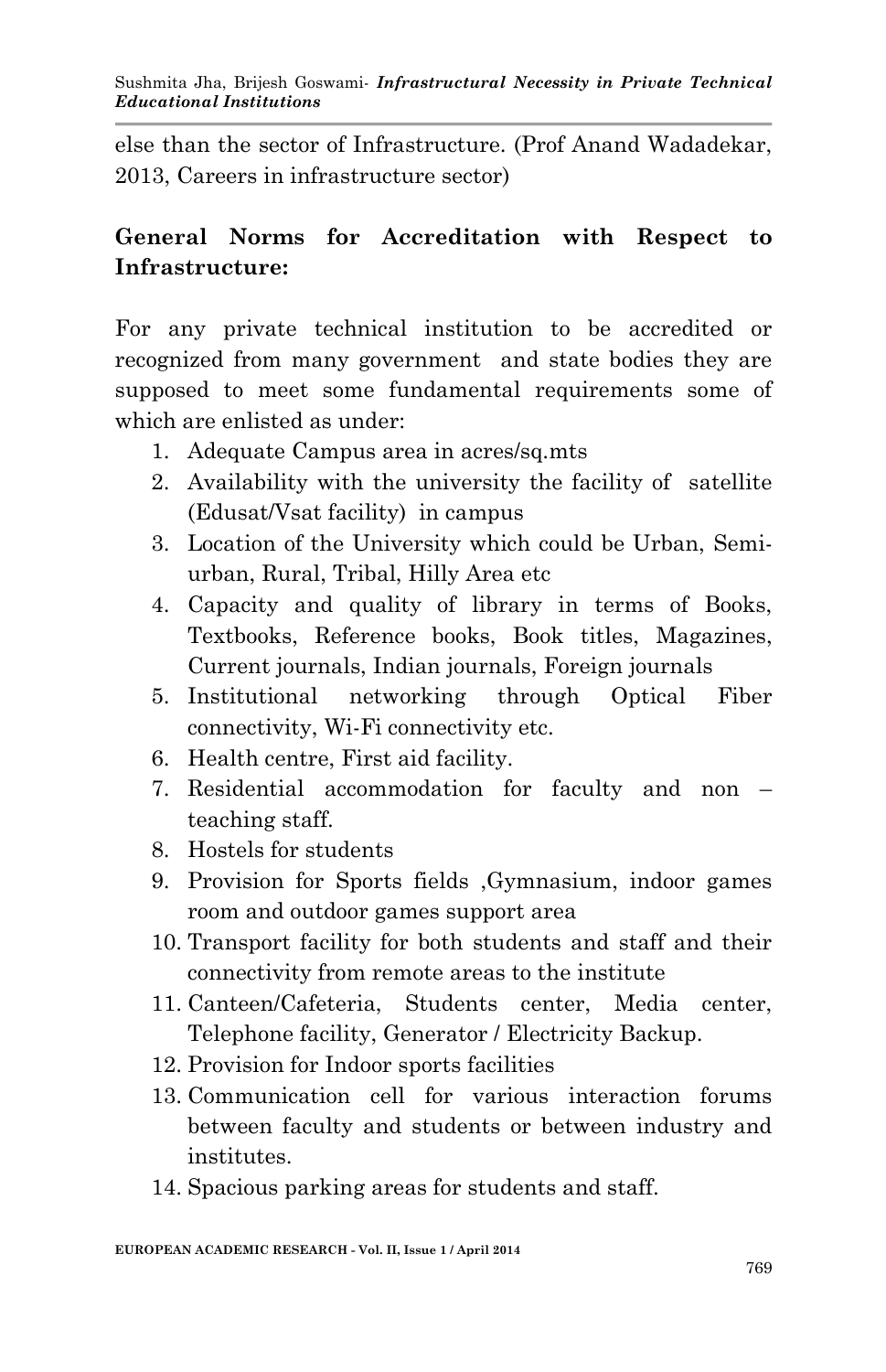- 15. Technology labs , language labs
- 16. Modern teaching aids such as overhead projectors, digital projectors, white boards,
- 17. Women's/rest rooms, Gent's/rest rooms hygiene
- 18. Water cooler and purified water supply
- 19. Central air-conditioning

# **Medical Factors Related To Infrastructure**

It is often left out from nearly all definitions of a high quality institution, that the condition of institution facilities — despite increasing evidence of its importance to teaching and learning, as well as the vitality of the community. Some of the key factors medically proven are:

- Natural light
- Indoor air quality
- Temperature
- Cleanliness
- Acoustics and classroom size can positively or negatively affect learning and productivity.

Poor ventilation, dust, and web in ceilings of old constructed ceilings and walls are some of the alarming situations found in many older institution buildings and portables which can lead to respiratory infections, headaches, sleepiness, and absenteeism.

# **Vitality of Infrastructure for Physically Impaired Masses**.

When it is concerned with education and academics everyone has got "right to education" and "right to equal services" in the same guidelines many renowned institutes and universities are so designed in terms of infrastructure and physical design so as to smoothly facilitate the values of education to those candidates who have physical impairments. This encompasses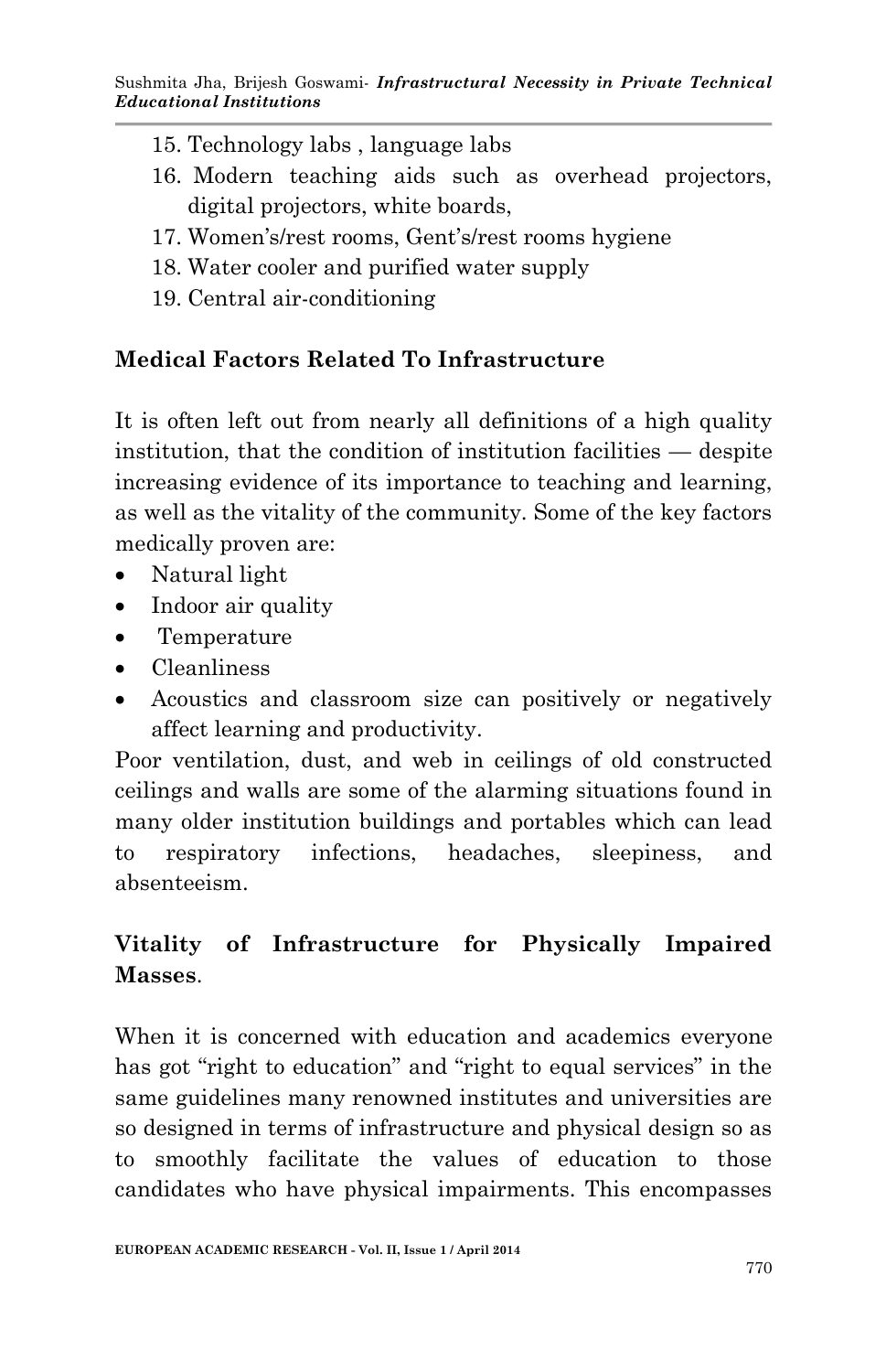provision of accessibility to those who have impairments with mobility, visual, hearing, speaking, intellectual disabilities. The authorities of Greece have made a remarkable change in the number of students with disabilities by the implementation of the 3794/2009 law. According to this law, students with disabilities can get admission in the University schools in a percentage of 5% without taking the normal accession exams. By this help the essentiality of education in each human beings life is encouraged. [Naniopoulos 2012]

The International Classification of Functioning, Disability and Health [ICF 2001] indicates how important is the responsibility of a society and the ministry to take care and enforce appropriate measures for establishing physically challenged people for overall growth of country. They define the disability as "the outcome or result of a complex relationship between an individual's health condition and personal factors, and of the external factors that represent the circumstances in which the individual lives".

Following the statistics given by the Greek Ministry of Environment, Land Planning, and Public Works [MELPPW, 2003], around 48% of the total population is of the people with mobility constraints. This puts an immediate responsibility on the shoulders of every human being that for any designing process there should be facilities provided to ease these disable people.

The impact of this was so high that it led to the creation of structured checklists for accessibility evaluation of both the infrastructure and the educational procedure. The checklists were created so that the auditor would not have to be specialized in accessibility. [Tsalis & Naniopoulos 2008]

The key elements which could really affect the whole geometry are as under:

- Pedestrian walkways and side walkways
- Zebra crossing at entrance and exit
- Separate parking spaces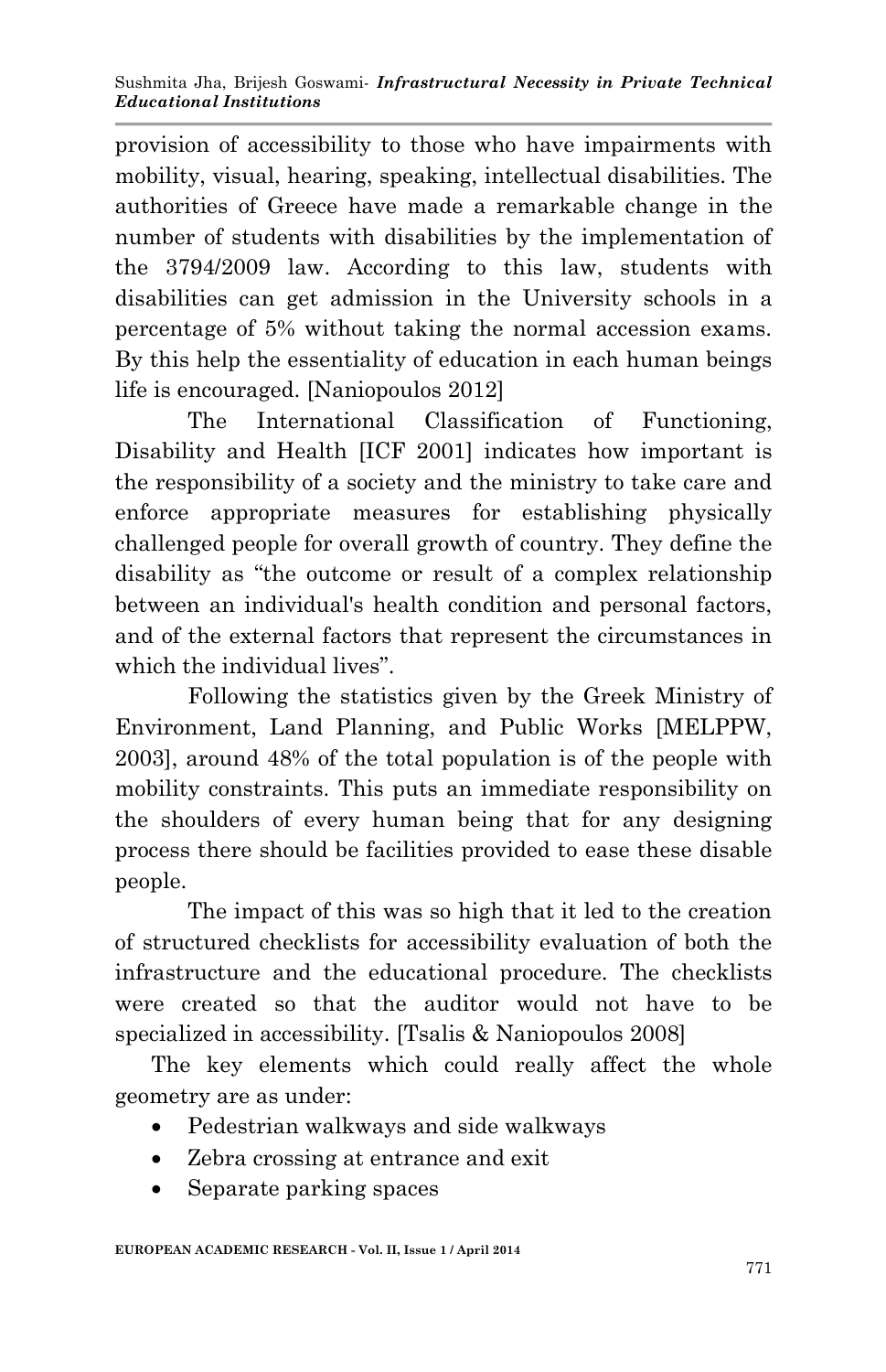- Rest areas and open spaces
- Various constructional bodies acting as obstacles- Stairs, bridging of levels, lamp posts, sign boards, sidewalks and pedestrian walks
- Organization and design of service and education areas such as central library, washrooms, cafeteria
- Commutation such as vertical as well as horizontal displacement in accessing the active service areas.
- First aid and hospitality
- Emergency cases (emergency exits, alarms and alert systems, evacuation)

# **Design Issues to Improve Infrastructure of Technical Educational Institution.**

A few important points if followed strictly could definitely return good designing and quality infrastructure are discussed below:

1. Ramps

In most of the cases the ramps at the sidewalks may be occupied by illegally parked vehicles. This can lead to the boarding of obstacles that creates problems to the unhindered movement of people visiting the institute, faculty staff and students as well. If there are any old constructed ramps without adopting the latest design guidelines then those should be removed or renovat4ed. Furthermore, all the height and level differences should be bridged properly. There should be permitted slope of the ramps followed strictly by designers

2. Movement corridors Footways should be constructed with promptly installed signage so as to allow pedestrians to fruitfully and efficiently utilize the safe path for commuting to different parts of the institute for different lecture and labs schedule according to the time tables.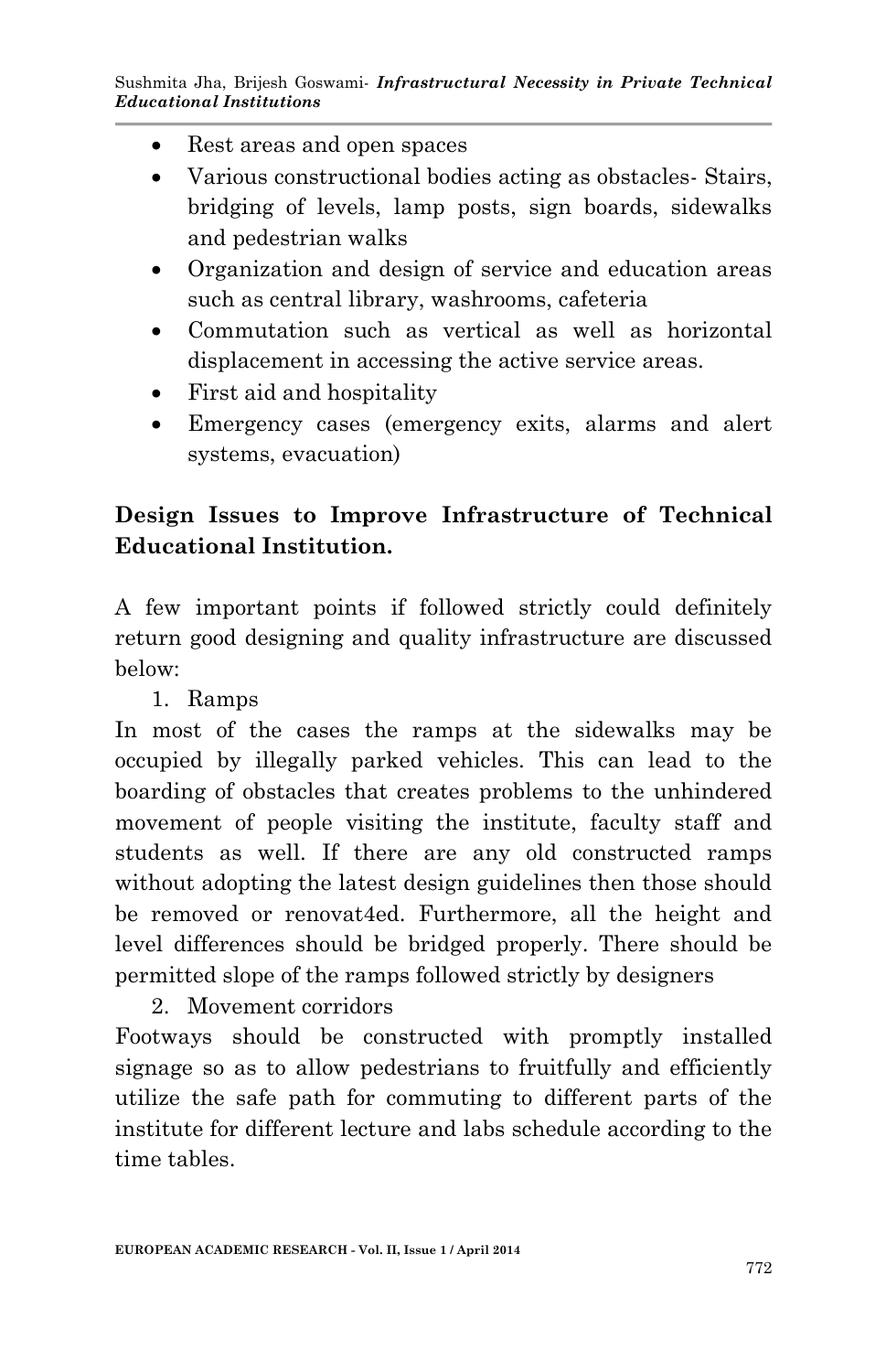### 3. Obstacles

The most common temporary obstacles which may be found in private educational institutions are cars parked on the pavement. At several places movement on the pavement is impossible for people mobility. Other obstructions, such as wrongly placed garbage bins, flower pots also constitute obstacles.

4. Signage

Poor designing and improper location of different technical labs, classrooms, library, restrooms, director's room, auditorium, seminar halls, staff rooms etc can lead to confusion among the visitors , students and faculties which may lead to difficulty in orientation. To improve this informative sign boards should be installed at the distinct areas to help the people to reach these places at time. In general, sufficient signing for clear information is to be provided to cover large areas for various disciplines in private technical educational institutions. [Oglou et al. 2010]

5. Facilities in buildings

A number of facilities should be provided to the visitors, faculty, staff, studens etc for smooth functioning of the institute some of them comprising:

- Entrances,
- External ramps,
- Internal ramps,

• Elevators, suitable for both by people with disability and others etc

- Staircases,
- Toilets
- Spacious corridors

• Sufficient number of windows and entries to classrooms, staffrooms etc

• Exhaust passages

• First aid and emergency issues being covered for natural calamity etc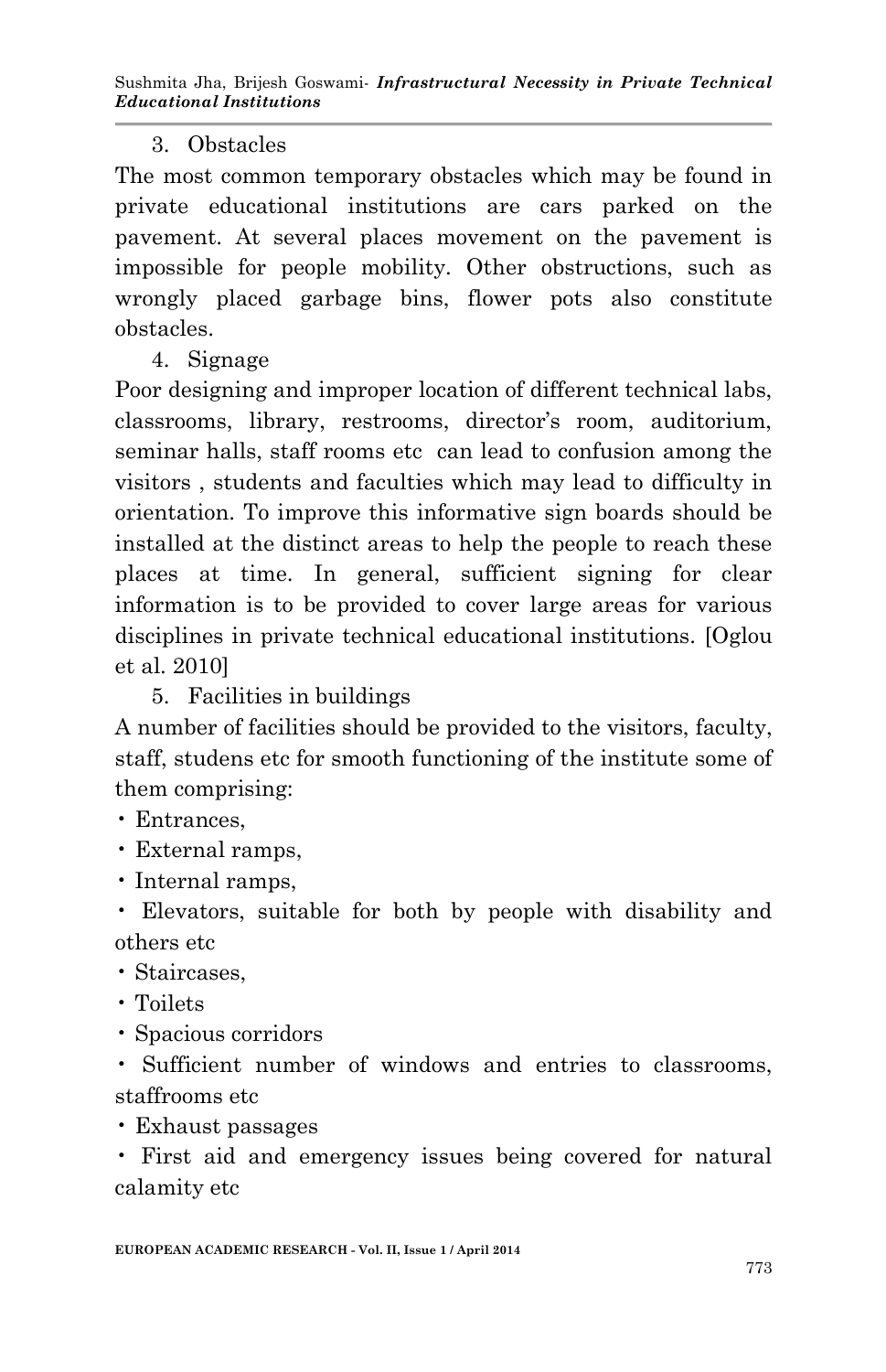• Common rooms.

- Sports room, game room, activity room etc.
	- 6. Parking spaces

Spacious and sufficient areas for parking of two wheeler and four wheeler vehicles must be provided for both visitors and institute personnel, students, faculties etc

7. Approaching the buildings

It should be kept in mind of designers engineers and architects that the distance or route between the parking or entrance of institute to the entrances of various departmental building should not be too long. Moreover the route should be free from obstacles.

8. Entrances

There should be sufficient number of wide doors for enabling everyone to enter without hussel.Doors should maintain a colour contrast with surrounding for differentienating them with walls etc.Doorknobs should be easy to use and efficient. Door stoppers should be provided for careful handling. Automatic doors should be adopted for executive entries.

9. Horizontal movement

Quick access to elevators / platform lifts or staircases may be provided for minimum crowding in the floors. Various permanent and temporary obstacles should be avoided, including plants, fire extinguishers, benches etc., which may become dangerous to people in hurry.

10. Vertical movement.

Accessible elevators or staircases may be installed at distinct and prominent places of buildings.

11. Services

Appropriate number of toilets should be available to the general public meeting the accessibility and hygiene criteria. There should be an information desk at all the assessed buildings.

12. Signage

An adequate number of signage should be mounted wherever necessary to clear information to everyone to help orientation.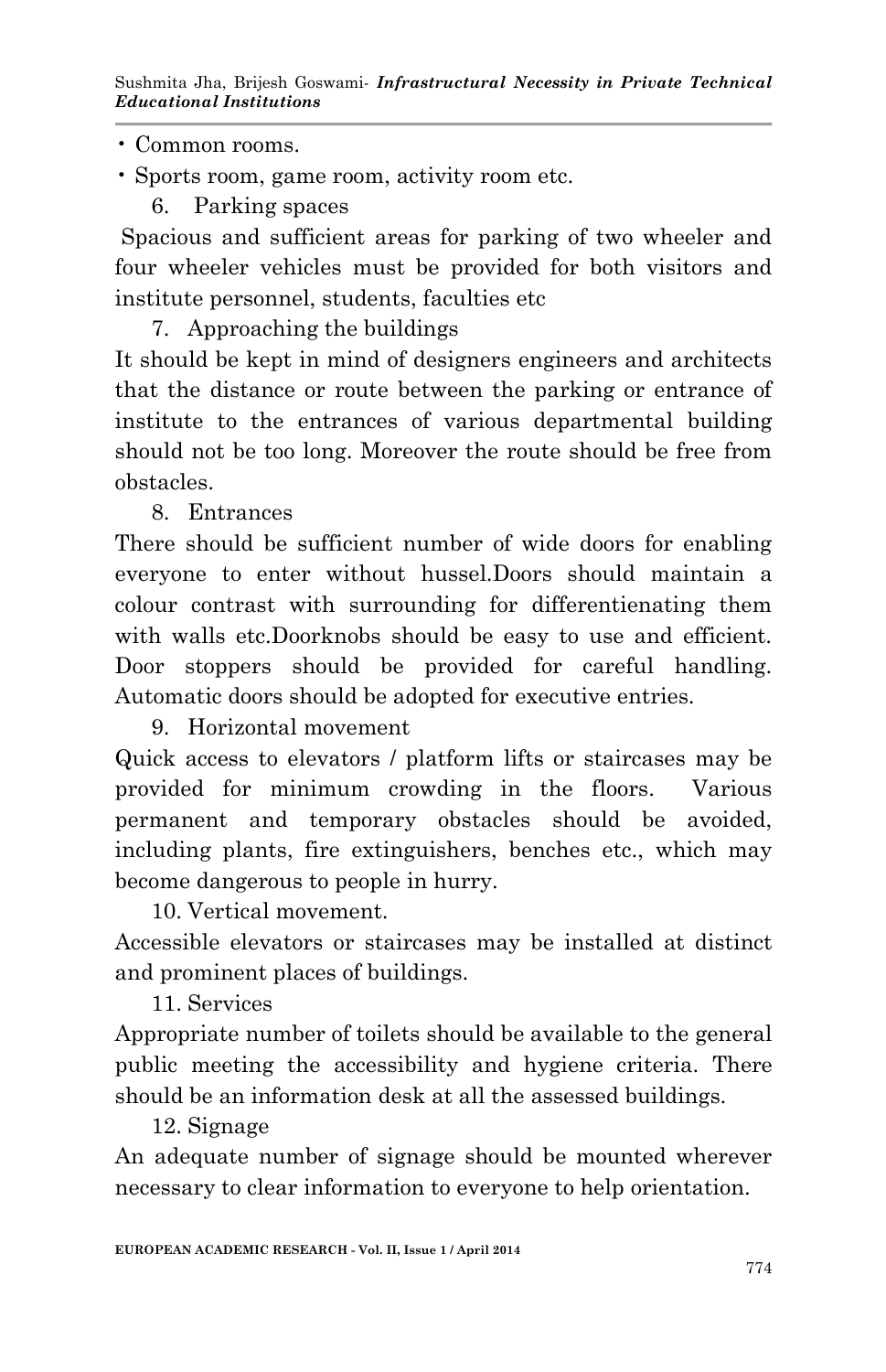#### 13. Emergency cases

At all buildings there should be fire safety studies which include plans for evacuation in-case of an emergency. These plans should take into account the needs of people with disability also. Emergency exits of the buildings should be distinct and accessible. There must be some sort of audible and visual alarms available. Sufficient drills must be provided to staffs, faculties and students

14. Acoustics, illumination

Acoustics must be satisfactory at all the buildings. The level of noise obviously depends on the number of students present. Illumination should be considered for every area including staffroom, classroom, corridors, toilets etc. [Tsalis et al. 2009]

# **A Few Institutes Offering Courses Infrastructure Business/Management:**

With the current progress and awareness about the diversity of infrastructure it has itself emerged as a specific trade amongst many professional vocational streams. Some of the institutes offering such courses are mentioned below:

1. SAMVIT School of Infrastructure Business, Pune, offers twoyear full-time Post Graduate Programme in Infrastructure Business (PGPIB). The course content is equivalent to MBA. The School also offers short duration certification courses in infrastructure, construction, etc.

2. National Institute of Construction Management and Research (NICMAR), Pune, offers two- year full-time courses in construction management, project engineering, real estate, etc.

3. Adani Institute of Infrastructure Management, Ahmedabad, offers one-year full-time Post Graduate Programme in Infrastructure Management (PGPIM).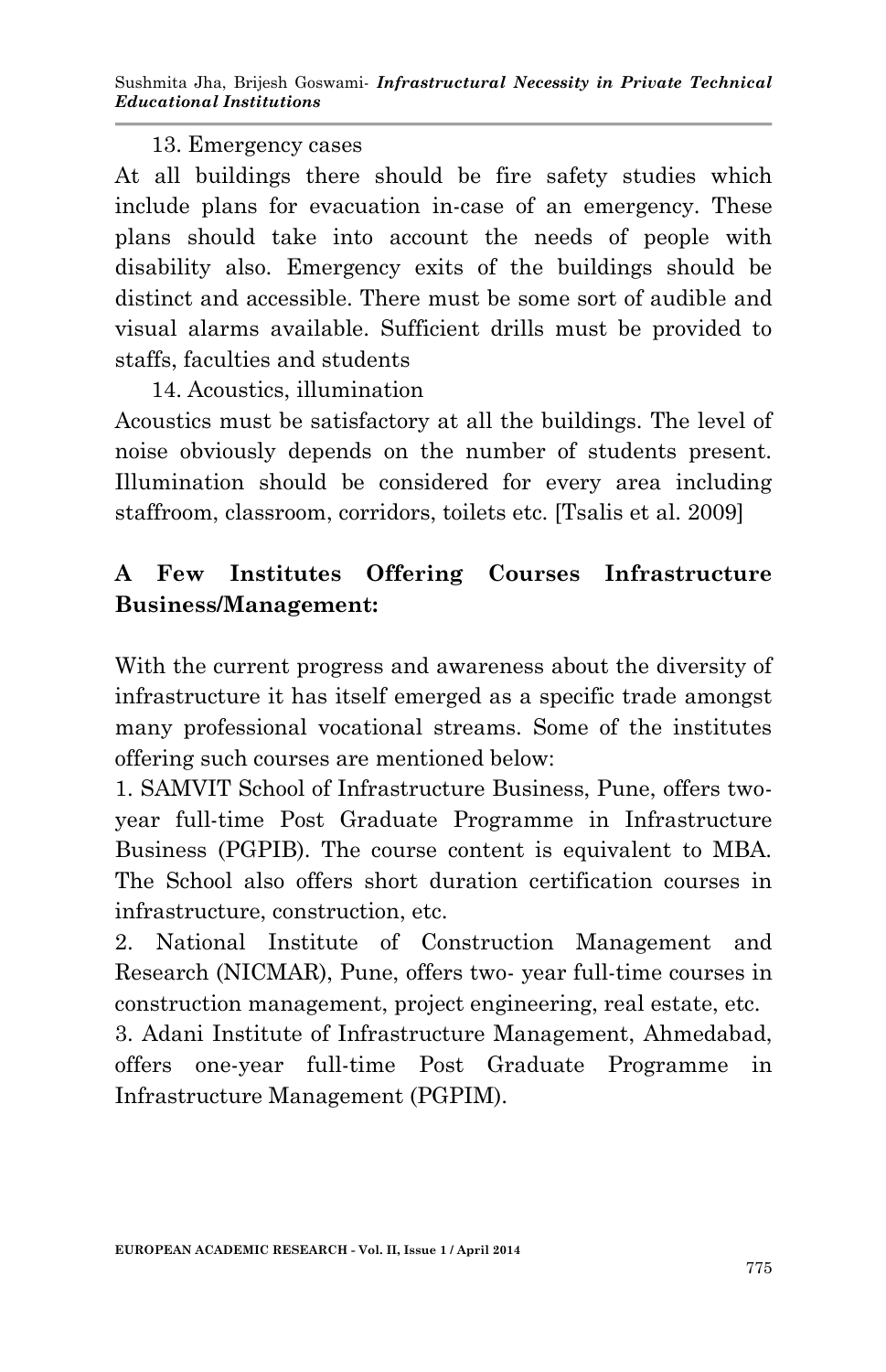# **Conclusion**

Excellence in educational institution is one of the most important features which contribute to social vitality and overall county growth. Due to growth and quality relevance of infrastructure any institute or educational body cannot accomplish its evaluation leaving the factors affecting infrastructure.

It is therefore concluded that for recognition and acknowledgement any institute should have to follow infrastructural norms such covered campus area, location, services (restrooms, first aid room etc), networking, accommodation and hostel facilities etc. The institutions lacking in these basic resources could not raise their standards and hence their popularity.

The key features which could be paid emphasis are ramp heights and location, corridors movement, removing the temporary and permanent obstacles from pathways or other crowed areas, providing proper signage for confusion free orientation around the campus, sports room, common room, toilets, emergency exits, provision of fire extinguishers, entrances, location of staircases, exhaust passages, networking through optical fibers or wi-fi, parking spaces provided to students , faculties as well as the visitors to the institute, no. of lighting tubes or bulbs in a classroom, air-conditioning for regions of extreme climatic temperatures, safety measures etc

Many of the points discussed in this paper could be beneficial to the stakeholders for recognizing and seeking to actual definition so as to what makes a "good institution" and a "quality education."

## **BIBLIOGRAPHY:**

Cuyvers, Katrien, Gio De Weerd, Sanne Dupont, Sophie Mols and Chantal Nuytten. 2011. "Well-being at school: does